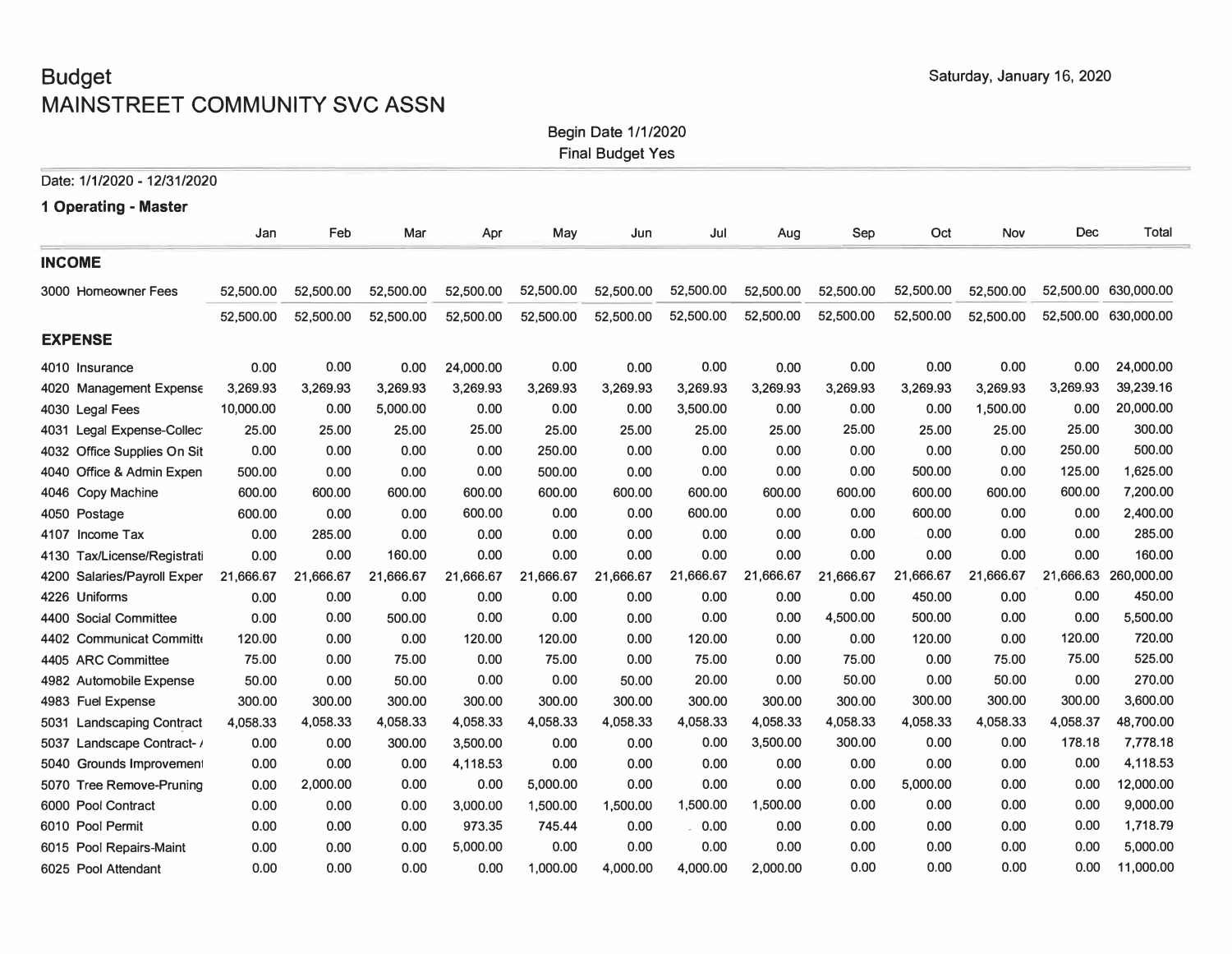# **Budget** Saturday, January 16, 2020 **MAINSTREET COMMUNITY SVC ASSN**

Begin Date 1/1/2020

|  | <b>Final Budget Yes</b> |  |
|--|-------------------------|--|
|--|-------------------------|--|

| Date: 1/1/2020 - 12/31/2020     |            |           |           |             |           |           |            |           |           |           |           |           |            |
|---------------------------------|------------|-----------|-----------|-------------|-----------|-----------|------------|-----------|-----------|-----------|-----------|-----------|------------|
| 1 Operating - Master            |            |           |           |             |           |           |            |           |           |           |           |           |            |
|                                 | Jan        | Feb       | Mar       | Apr         | May       | Jun       | Jul        | Aug       | Sep       | Oct       | Nov       | Dec       | Total      |
| <b>EXPENSE</b>                  |            |           |           |             |           |           |            |           |           |           |           |           |            |
| 6202 Fitness Equip Maint.       | 0.00       | 0.00      | 0.00      | 175.00      | 0.00      | 0.00      | 0.00       | 0.00      | 0.00      | 0.00      | 175.00    | 0.00      | 350.00     |
| 6517 Clubhouse HVAC             | 0.00       | 0.00      | 250.00    | 0.00        | 0.00      | 250.00    | 0.00       | 0.00      | 250.00    | 0.00      | 0.00      | 250.00    | 1,000.00   |
| 6520 Clubhouse Water            | 79.17      | 79.17     | 79.17     | 79.17       | 79.17     | 79.17     | 79.17      | 79.17     | 79.17     | 79.17     | 79.17     | 79.13     | 950,00     |
| 6525 Clubhouse Cable TV         | 83.33      | 83.33     | 83.33     | 83.33       | 83.33     | 83.33     | 83.33      | 83,33     | 83.33     | 83.33     | 83.33     | 83.37     | 1,000.00   |
| 6560 Clubhouse Misc Suppl       | 666.67     | 666.67    | 666.67    | 666.67      | 666.67    | 666.67    | 666.67     | 666.67    | 666.67    | 666.67    | 666.67    | 666.63    | 8.000.00   |
| 7070 Building Repair & Mair     | 1,250.00   | 1,250.00  | 1,250.00  | 1,250.00    | 1,250.00  | 1,250.00  | 1,250.00   | 1,250.00  | 1,250.00  | 1,250.00  | 1,250.00  | 1,250.00  | 15,000.00  |
| 7072 Misc Rep & Maint           | 1,250.00   | 1,250.00  | 1,250.00  | 1,250.00    | 1,250.00  | 1,250.00  | 1,250.00   | 1,250.00  | 1,250.00  | 1,250.00  | 1,250.00  | 1,250.00  | 15,000.00  |
| 7300 Termite Bond               | 325.00     | 0.00      | 0.00      | 0.00        | 0.00      | 0.00      | 0.00       | 0.00      | 0.00      | 0.00      | 0.00      | 0.00      | 325.00     |
| 7305 Pest Control               | 75.00      | 75.00     | 75.00     | 75.00       | 75.00     | 75.00     | 75.00      | 75,00     | 75.00     | 75.00     | 75.00     | 75.00     | 900.00     |
| 7425 Security Alarm & Moni      | 300.00     | 0.00      | 0.00      | 0.00        | 0.00      | 0.00      | 0.00       | 0.00      | 0.00      | 0.00      | 0.00      | 0.00      | 300.00     |
| 8000 Utilities - Electric       | 1,666.67   | 1,666.67  | 1,666.67  | 1,666.67    | 1,666.67  | 1,666.67  | 1,666.67   | 1,666.67  | 1,666.67  | 1,666.67  | 1,666.67  | 1,666.63  | 20,000.00  |
| 8001 Utilities - Electric (Ligh | 668.00     | 668.00    | 668.00    | 668.00      | 668.00    | 668.00    | 668.00     | 668,00    | 668,00    | 668.00    | 668,00    | 668.00    | 8,016.00   |
| 8010 Utilities - Gas            | 250.00     | 250.00    | 250.00    | 250.00      | 250.00    | 250.00    | 250,00     | 250,00    | 250,00    | 250.00    | 250,00    | 250.00    | 3,000.00   |
| 8020 Utilities - Water/Sewer    | 1,000,00   | 1,000.00  | 1,000.00  | 1,000.00    | 1,000.00  | 1.000.00  | 1,000.00   | 1.000.00  | 1,000.00  | 1,000.00  | 1.000.00  | 1,000.00  | 12,000.00  |
| 8035 Utilities - Trash Remov    | 269.94     | 269.94    | 269.94    | 269.94      | 269.94    | 269.94    | 269.94     | 269.94    | 269.94    | 269.94    | 269.94    | 0.00      | 2.969.34   |
| 8050 Utilities - Phone          | 600.00     | 600.00    | 600.00    | 600.00      | 600.00    | 600.00    | 600.00     | 600.00    | 600.00    | 600.00    | 600.00    | 600.00    | 7,200.00   |
| 9000 Transfer to Reserves       | 6,000.00   | 6,000.00  | 6,000.00  | 6,000.00    | 6,000.00  | 6,000.00  | 6,000.00   | 6,000.00  | 6,000.00  | 6,000.00  | 6,000.00  | 6,000.00  | 72,000.00  |
|                                 | 55,748.71  | 46,063.71 | 50,113.71 | 85,265.59   | 52,969.15 | 49,578.71 | 53,593.71  | 50,778.71 | 48,953.71 | 50,948.71 | 45,578.71 | 44,506.87 | 634.100.00 |
| Net Income/(Loss)               | (3,248.71) | 6,436.29  | 2,386.29  | (32,765.59) | (469.15)  | 2,921.29  | (1,093.71) | 1,721.29  | 3,546.29  | 1,551.29  | 6,921.29  | 7.993.13  | (4,100.00) |

Income: **630,000.00** 

Expense: **634,100.00** 

**Total: (4,100.00)**